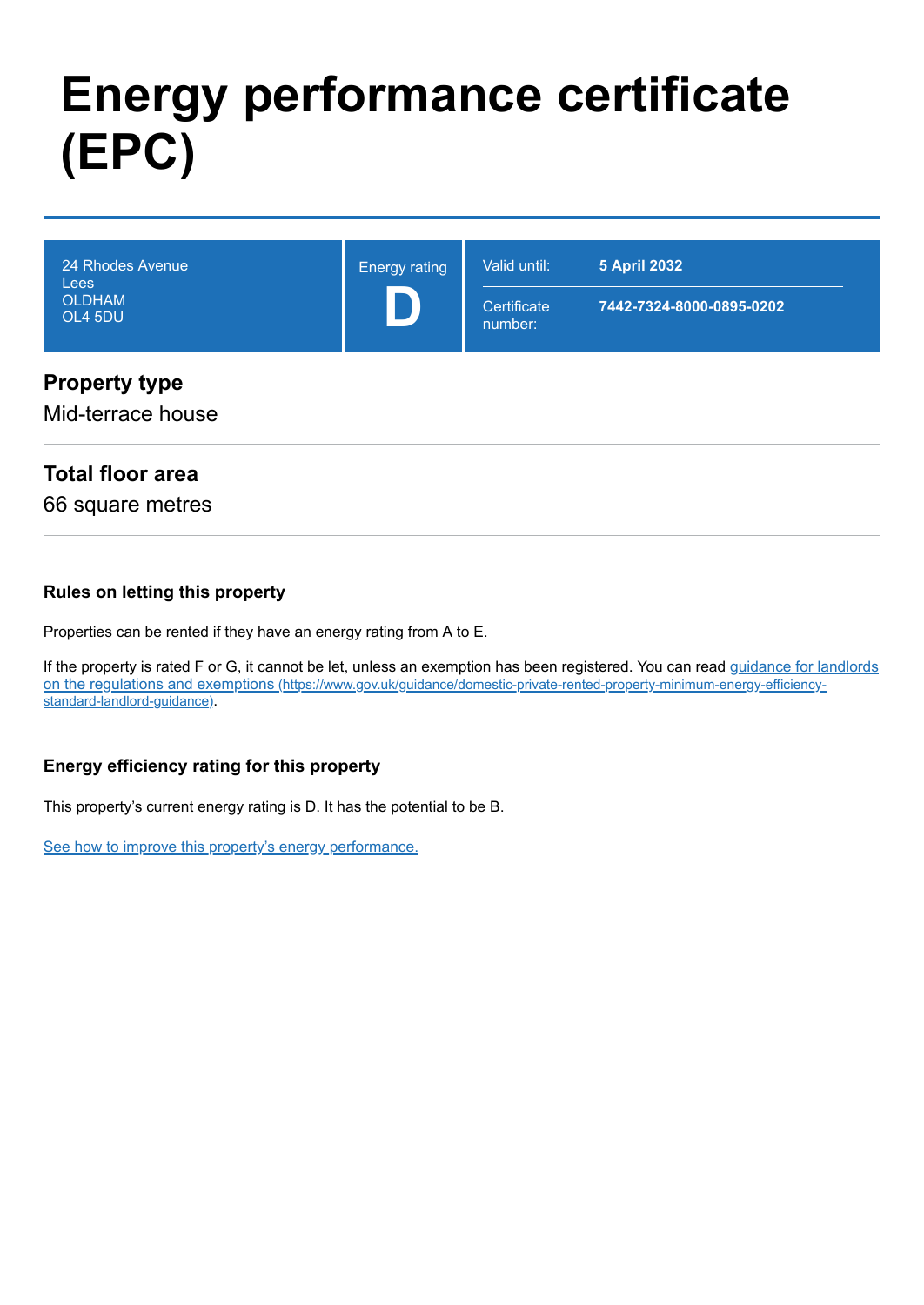| <b>Score</b> | <b>Energy rating</b> | <b>Current</b> | <b>Potential</b> |
|--------------|----------------------|----------------|------------------|
| $92 +$       | A                    |                |                  |
| 81-91        | В                    |                | 86<br>В          |
| 69-80        | $\mathbf C$          |                |                  |
| 55-68        |                      | 58 <br>D       |                  |
| 39-54        | Е                    |                |                  |
| $21 - 38$    | F                    |                |                  |
| $1 - 20$     | Q                    |                |                  |

The graph shows this property's current and potential energy efficiency.

Properties are given a rating from A (most efficient) to G (least efficient).

Properties are also given a score. The higher the number the lower your fuel bills are likely to be.

For properties in England and Wales:

- the average energy rating is D
- the average energy score is 60

#### **Breakdown of property's energy performance**

This section shows the energy performance for features of this property. The assessment does not consider the condition of a feature and how well it is working.

Each feature is assessed as one of the following:

- very good (most efficient)
- good
- average
- poor
- very poor (least efficient)

When the description says "assumed", it means that the feature could not be inspected and an assumption has been made based on the property's age and type.

| <b>Feature</b> | <b>Description</b>                         | Rating  |
|----------------|--------------------------------------------|---------|
| Wall           | Cavity wall, as built, insulated (assumed) | Good    |
| Roof           | Pitched, insulated (assumed)               | Good    |
| Window         | Mostly double glazing                      | Average |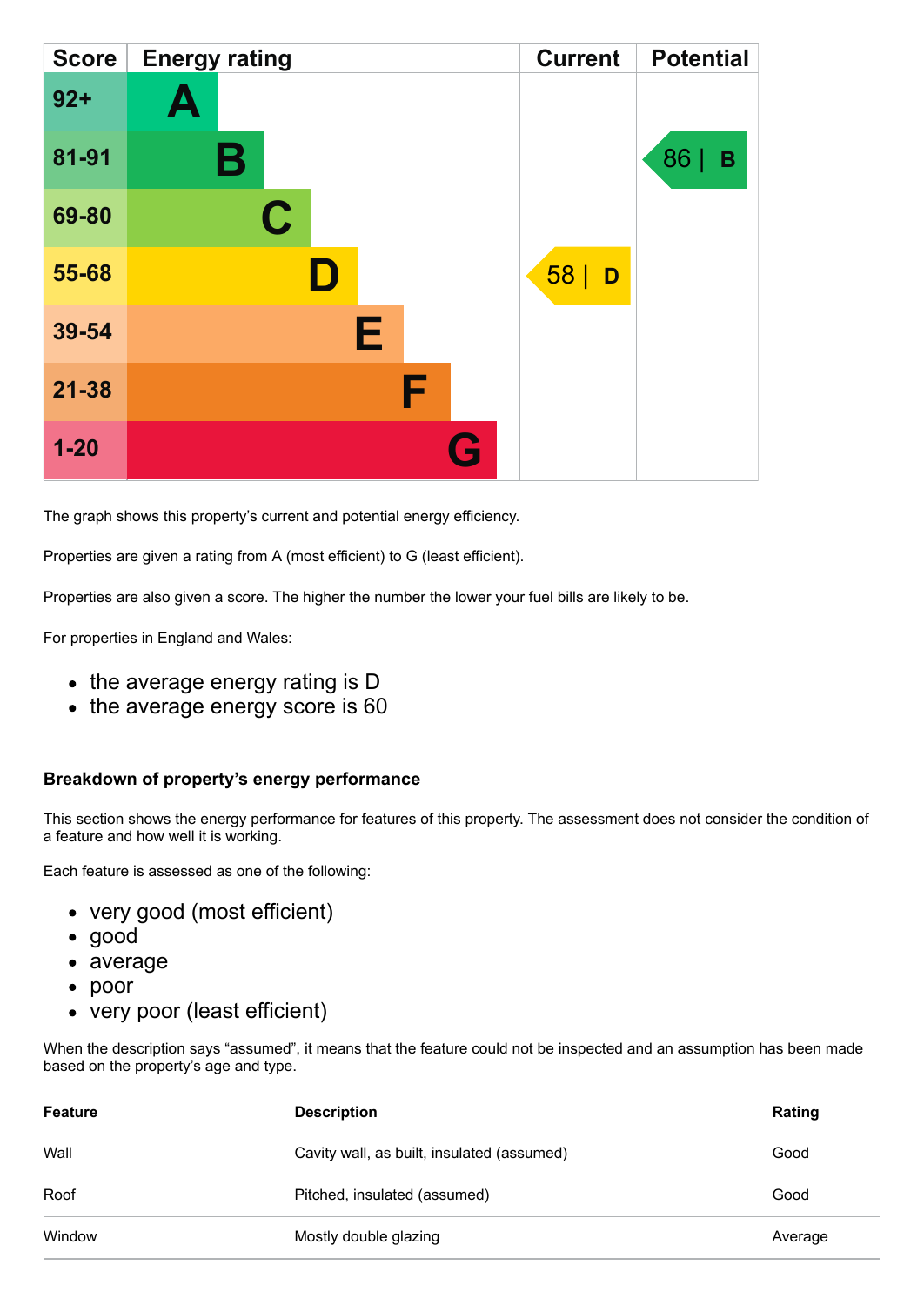| <b>Feature</b>       | <b>Description</b>                       | Rating    |
|----------------------|------------------------------------------|-----------|
| Main heating         | Boiler and radiators, mains gas          | Good      |
| Main heating control | Programmer and room thermostat           | Average   |
| Hot water            | From main system, no cylinder thermostat | Poor      |
| Lighting             | Low energy lighting in all fixed outlets | Very good |
| Floor                | Suspended, no insulation (assumed)       | N/A       |
| Secondary heating    | Room heaters, mains gas                  | N/A       |

### **Primary energy use**

The primary energy use for this property per year is 363 kilowatt hours per square metre (kWh/m2).

What is primary energy use?  $\blacktriangleright$ 

#### **Environmental impact of this property**

This property's current environmental impact rating is E. It has the potential to be B.

Properties are rated in a scale from A to G based on how much carbon dioxide (CO2) they produce.

Properties with an A rating produce less CO2 than G rated properties.

#### **An average household produces**

6 tonnes of CO2

### **This property produces**

### **This property's potential production**

1.5 tonnes of CO2

4.3 tonnes of CO2

By making the [recommended changes,](#page-3-0) you could reduce this property's CO2 emissions by 2.8 tonnes per year. This will help to protect the environment.

Environmental impact ratings are based on assumptions about average occupancy and energy use. They may not reflect how energy is consumed by the people living at the property.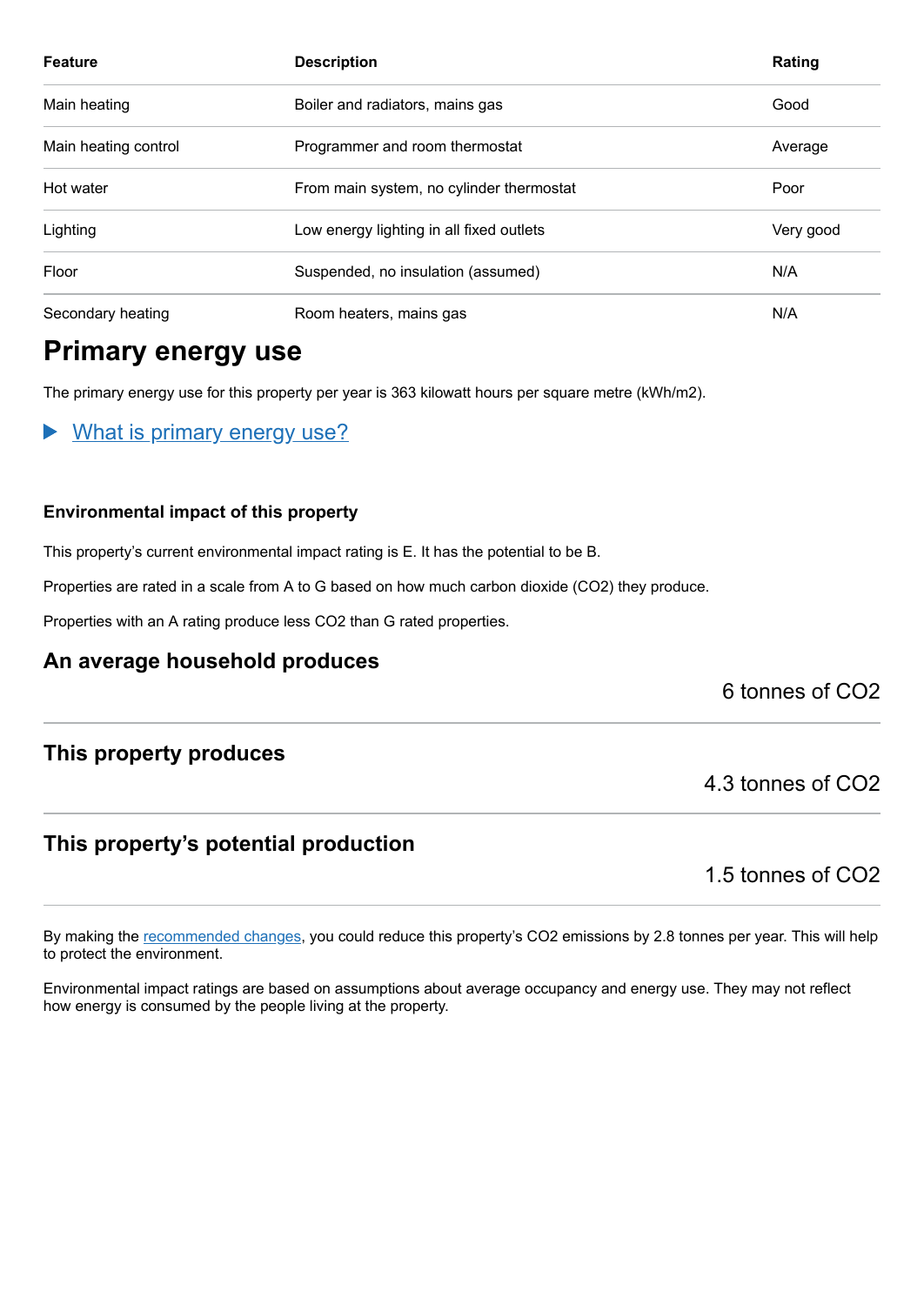#### <span id="page-3-0"></span>**How to improve this property's energy performance**

Making any of the recommended changes will improve this property's energy efficiency.

If you make all of the recommended changes, this will improve the property's energy rating and score from D (58) to B (86).

What is an energy rating?

# **Recommendation 1: Floor insulation (suspended floor)**

Floor insulation (suspended floor)

### **Typical installation cost**

### **Typical yearly saving**

**Potential rating after carrying out recommendation 1**

Add additional 80 mm jacket to hot water cylinder

### **Typical installation cost**

**Typical yearly saving**

**Potential rating after carrying out recommendations 1 and 2**

### **Recommendation 3: Hot water cylinder thermostat**

Hot water cylinder thermostat

### **Typical installation cost**

£200 - £400

60 | D

Potential energy

rating

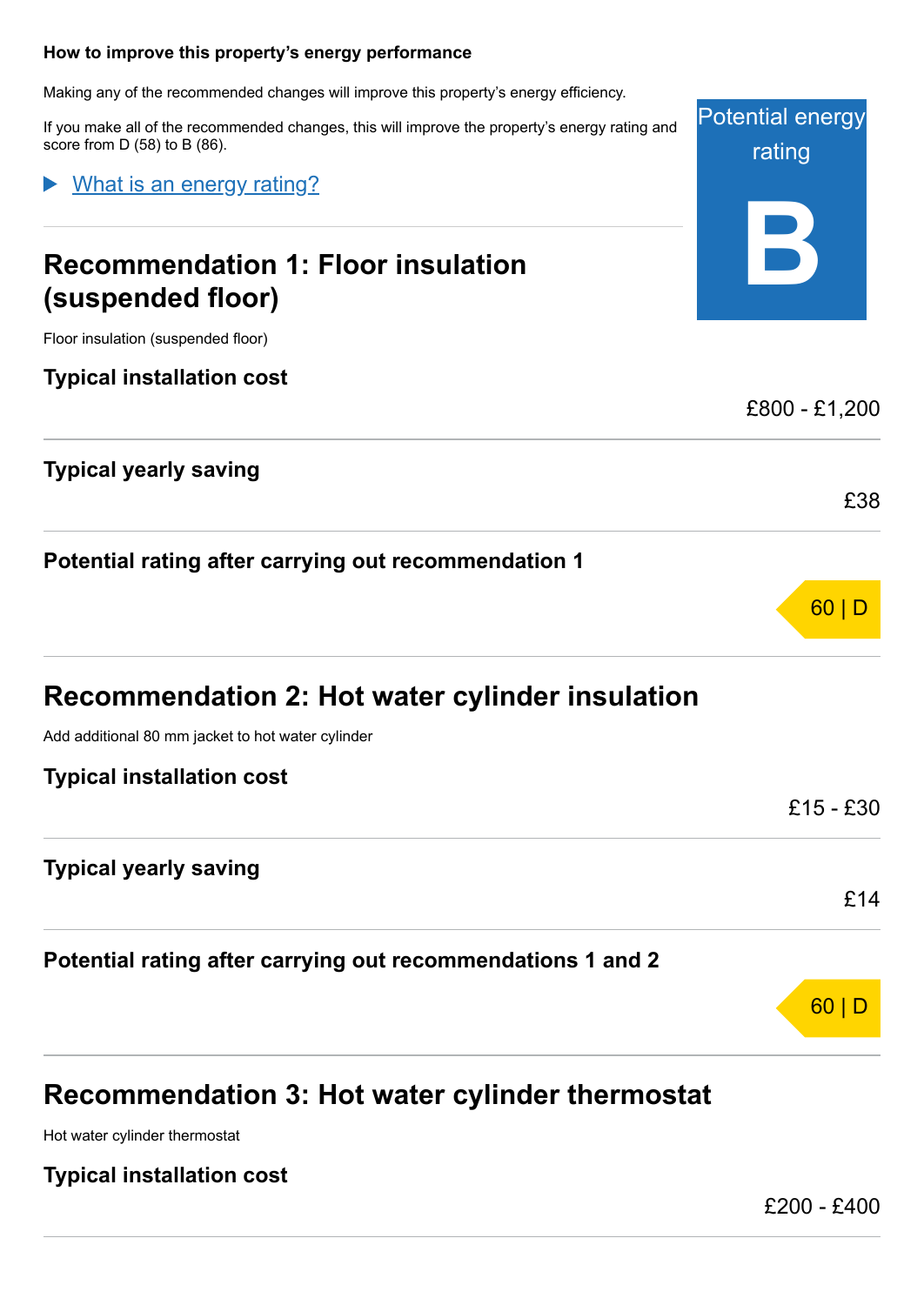| Potential rating after carrying out recommendations 1 to 3           |             |
|----------------------------------------------------------------------|-------------|
|                                                                      | 64 D        |
| Recommendation 4: Heating controls (thermostatic radiator<br>valves) |             |
| Heating controls (TRVs)                                              |             |
| <b>Typical installation cost</b>                                     |             |
|                                                                      | £350 - £450 |
| <b>Typical yearly saving</b>                                         |             |

**Potential rating after carrying out recommendations 1 to 4**

| Recommendation 5: Replace boiler with new condensing |  |
|------------------------------------------------------|--|
| boiler                                               |  |

Condensing boiler

**Typical installation cost**

£2,200 - £3,000 **Typical yearly saving** £141 **Potential rating after carrying out recommendations 1 to 5** 72 | C

# **Recommendation 6: Solar water heating**

Solar water heating

**Typical installation cost**

£24

65 | D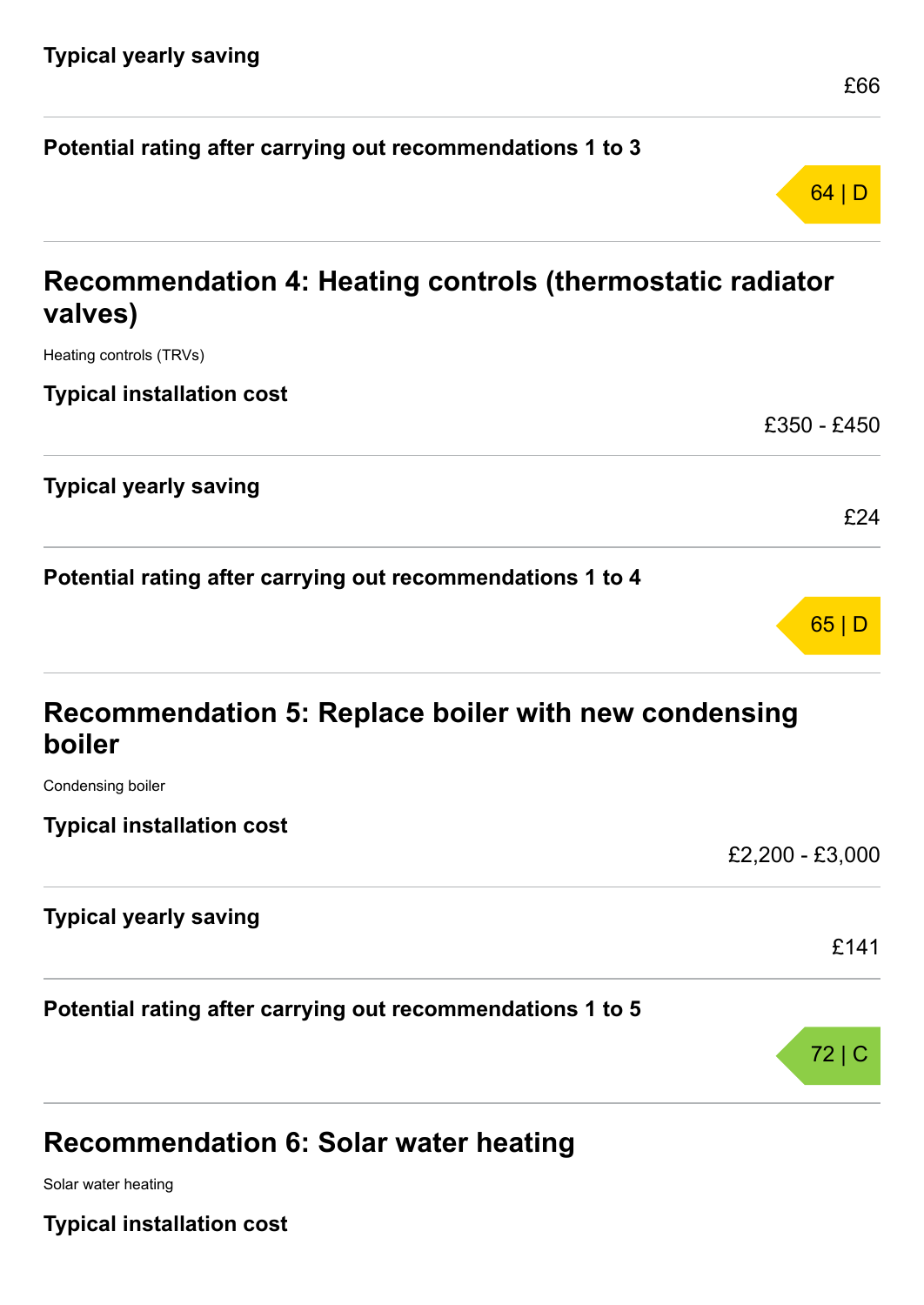| <b>Typical yearly saving</b>                                                                            |                 |
|---------------------------------------------------------------------------------------------------------|-----------------|
|                                                                                                         | £31             |
| Potential rating after carrying out recommendations 1 to 6                                              |                 |
|                                                                                                         | 74   C          |
| Recommendation 7: Solar photovoltaic panels, 2.5 kWp                                                    |                 |
| Solar photovoltaic panels                                                                               |                 |
| <b>Typical installation cost</b>                                                                        |                 |
|                                                                                                         | £3,500 - £5,500 |
| <b>Typical yearly saving</b>                                                                            |                 |
|                                                                                                         | £309            |
| Potential rating after carrying out recommendations 1 to 7                                              |                 |
|                                                                                                         | 86 B            |
| Paying for energy improvements                                                                          |                 |
| Find energy grants and ways to save energy in your home. (https://www.gov.uk/improve-energy-efficiency) |                 |
| <b>Estimated energy use and potential savings</b>                                                       |                 |
| Estimated yearly energy cost for this property                                                          |                 |
|                                                                                                         | £854            |
| <b>Potential saving</b>                                                                                 |                 |
|                                                                                                         | £314            |

£4,000 - £6,000

It is not based on how energy is used by the people living at the property.

The estimated saving is based on making all of the recommendations in [how to improve this property's energy performance.](#page-3-0)

For advice on how to reduce your energy bills visit Simple Energy Advice [\(https://www.simpleenergyadvice.org.uk/\)](https://www.simpleenergyadvice.org.uk/).

# **Heating use in this property**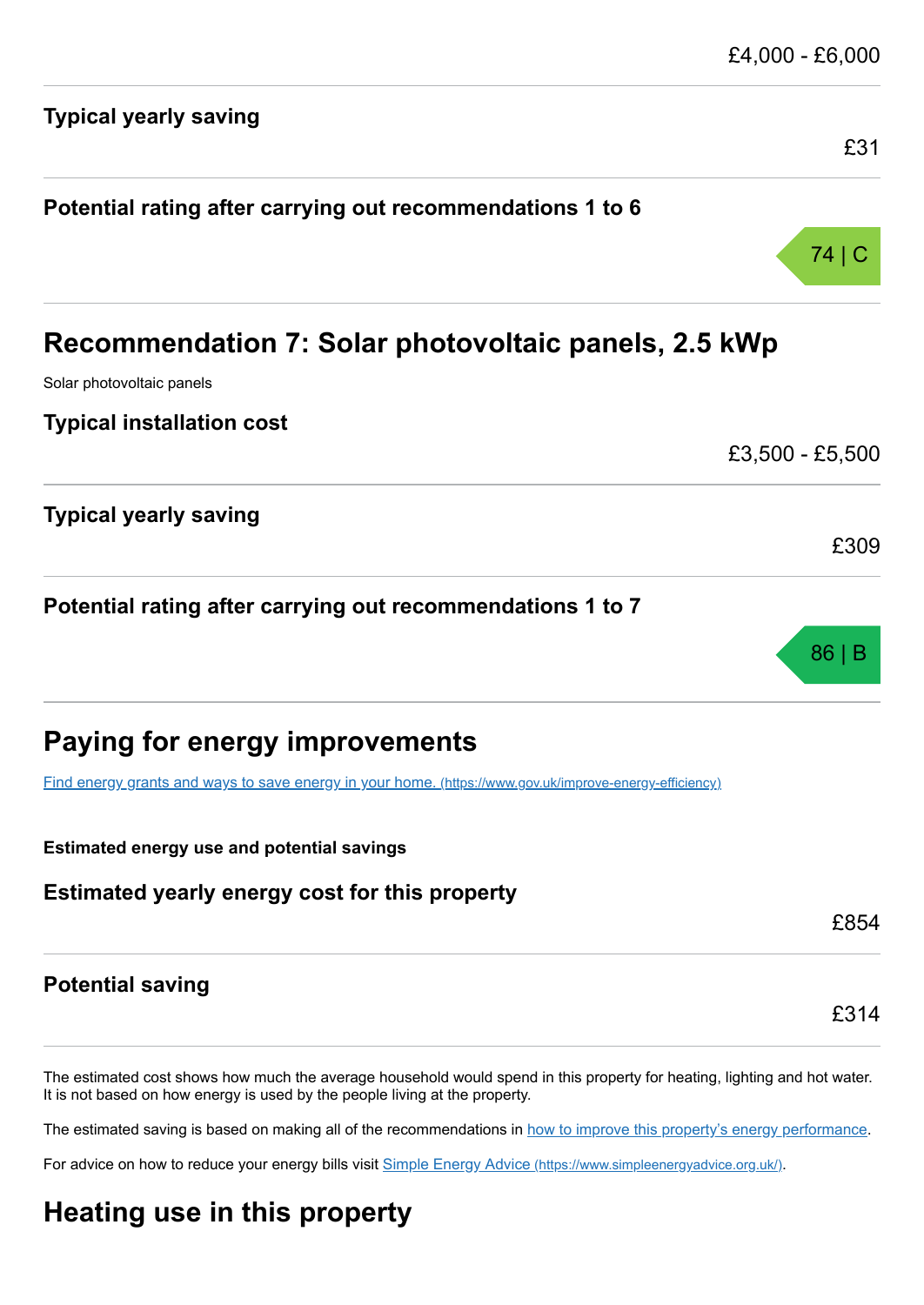Heating a property usually makes up the majority of energy costs.

### **Estimated energy used to heat this property**

### **Space heating**

7852 kWh per year

### **Water heating**

3364 kWh per year

### **Potential energy savings by installing insulation**

**Type of insulation Amount of energy saved** 

**Loft insulation** 252 kWh per year

#### **Contacting the assessor and accreditation scheme**

This EPC was created by a qualified energy assessor.

If you are unhappy about your property's energy assessment or certificate, you can complain to the assessor directly.

If you are still unhappy after contacting the assessor, you should contact the assessor's accreditation scheme.

Accreditation schemes are appointed by the government to ensure that assessors are qualified to carry out EPC assessments.

## **Assessor contact details**

### **Assessor's name**

Mark Taylor

### **Telephone**

01457 871845

### **Email**

[mark.taylor@bridgesestateagent.co.uk](mailto:mark.taylor@bridgesestateagent.co.uk)

# **Accreditation scheme contact details**

# **Accreditation scheme**

Stroma Certification Ltd

# **Assessor ID**

STRO005145